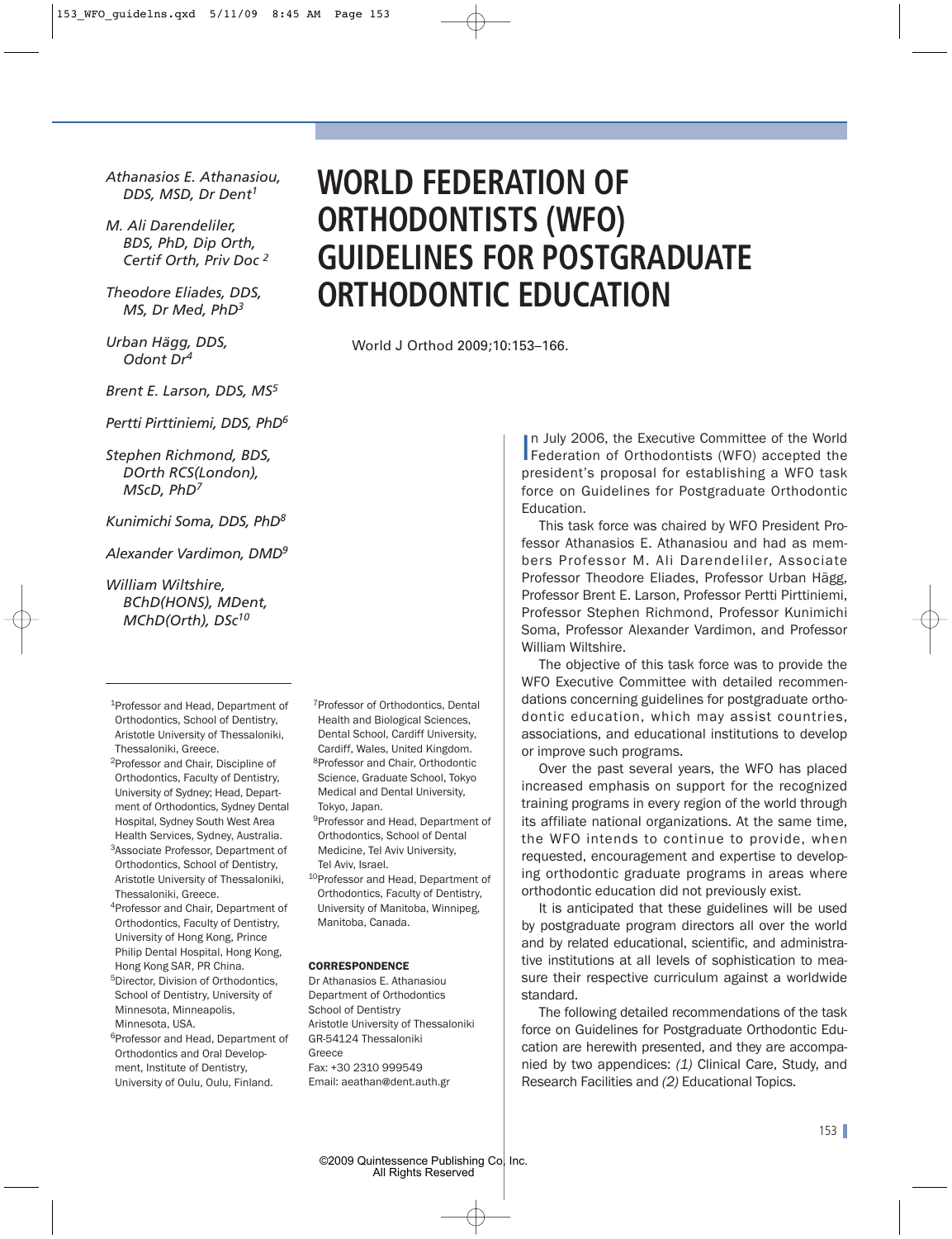# **1. PROGRAM GOALS AND OBJECTIVES**

The goal of the program is, inter alia, to be in accordance with the requirements of the present and past WFO documents on Orthodontic Specialty Education Guidelines to identify and recognize appropriately trained orthodontic specialists worldwide, who have credentials that satisfy the standards set by the WFO.

According to the currently described guidelines, the objective of orthodontic postgraduate educational programs is to produce graduates who have completed their didactic and clinical education under the auspices and direction of an advanced education institution. Graduates of an orthodontic program—based in or affiliated with an advanced education institution—are provided with a broad-based higher level of education in orthodontics and its allied biomedical sciences and clinical disciplines. Graduates are trained in the discipline of orthodontics and dentofacial orthopedics so they will become specialists in this area with a solid background in orthodontic diagnosis and orthodontic treatment modalities.

Upon completing the academic, clinical, and research requirements of the program, the graduate must be able to:

- Diagnose and characterize anomalies of the dentition, growth of the craniofacial skeleton, and functional abnormalities
- Formulate and exercise a controlled and predictable treatment plan
- Conduct interceptive and preventive orthodontic procedures
- Treat all types of malocclusion
- Evaluate psychological aspects of relevance to orthodontics
- Collaborate in the interdisciplinary treatment of medically compromised patients, syndromes, and craniofacial anomalies, including orthognathic surgery care
- Assess the need for orthodontic treatment on individual and societal levels
- Practice orthodontics according to the standards of ethics
- Comprehensively review, understand, and evaluate the literature pertinent to orthodontics in a wide array of disciplines relevant to the specialty, including molecular biology, biomaterials, and biomechanics
- Formulate a research hypothesis and design and conduct an experiment to test its validity
- Efficiently organize, present, and publish research findings, as well as present clinical cases in a comprehensive manner

# **2. PROGRAM DURATION**

Postgraduate orthodontic programs should be a minimum of full-time, 24-month duration. However, it is strongly recommended to have at least 36 months of full-time specialist education, specifically to allow residents sufficient time to complete their research projects, the majority of orthodontic and interdisciplinary cases assigned to them, as well as to plan and monitor retention for at least a few months prior to graduation.

# **3. RESIDENTS**

To be admitted to the postgraduate program, the candidate should have undertaken and passed a full-time course in dentistry of at least 4 years. The candidate must provide proof of registration as a dentist in the country in which the degree was obtained or in which the candidate is presently practicing.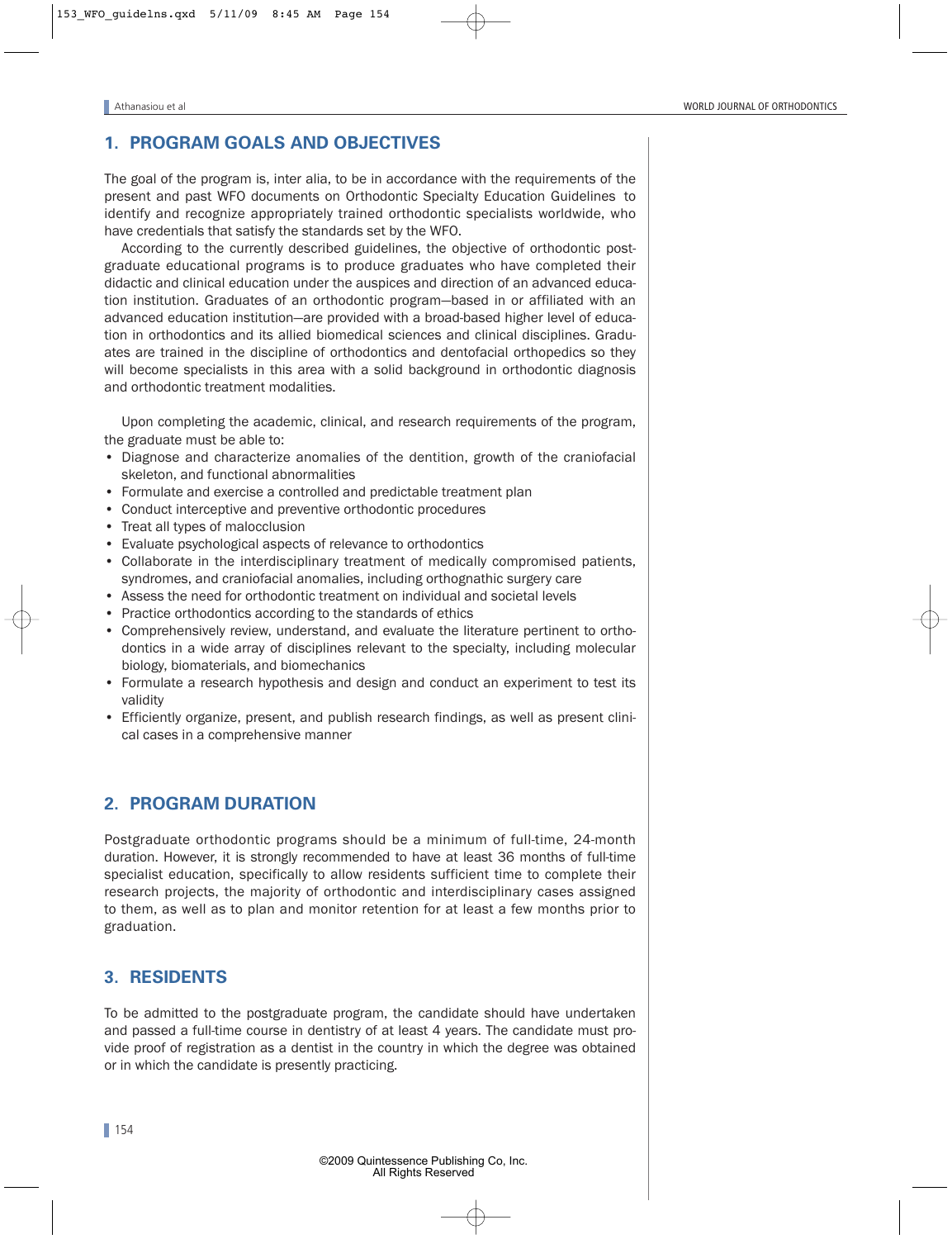It is recommended that the candidate should have completed at least 2 years of general dentistry practice experience in a private, government, or university-clinic environment before being accepted into the postgraduate orthodontic program.

Admission criteria should include previous academic performance, clinical and research experience, foreign language familiarity as needed, as well as evaluation of goals and motivation for orthodontics.

# **4. FACULTY**

An appropriately qualified academic staff and program director are essential for academic success. The faculty may be composed of permanent, affiliate/adjunct, and fullor part-time academic staff.

The clinical staff–resident ratio in supervising treatment must be at least 1:4-6.

It is recommended that the program director should:

- Possess a PhD and/or MDSc (or equivalents) in orthodontics and present a strong research and publication record, as well as teaching experience
- Be registered as an orthodontic specialist for at least 10 years
- Actively practice the specialty at least 1 day a week
- Demonstrate excellence in clinical experience with completion of a sufficient number of cases per year
- Be member in good standing of the country's orthodontic specialists' association
- Be appointed for at least 60% of the working week
- Demonstrate administrative ability to coordinate a graduate clinical program
- Present research ability and a proven track record in supervising research studies for higher degrees

In addition to the director, a full-time position for an orthodontist (clinical academic) must be present. When more than six residents are enrolled, additional clinical academic staff is required.

It is recommended that the clinical academic should:

- Possess a PhD and/or MDSc in orthodontics or equivalents
- Be registered as an orthodontic specialist for at least for 5 years
- Actively practice the specialty
- Complete a sufficient number of cases per year to maintain clinical skills
- Be member in good standing of the country's orthodontic specialists' association

When more than one clinical academic is appointed, the appointment may be also on a part-time basis.

Nonorthodontic clinicians, such as a research academic and/or biostatistician, may occupy other faculty positions.

The research academic must:

- Possess a PhD with experience in graduate-level teaching and graduate student research supervision
- Possess research ability with an important publication record in refereed journals and proven experience in supervising research of Masters and Doctoral students.

External collaborators (orthodontic specialists or other dental specialists) may be appointed to conduct lectures in basic and interdisciplinary subjects. These lecturers do not have to be enrolled permanently as faculty staff.

Orthodontic experts with a high degree of clinical experience and dedication in teaching not enrolled in the faculty may be invited to conduct lectures or seminars.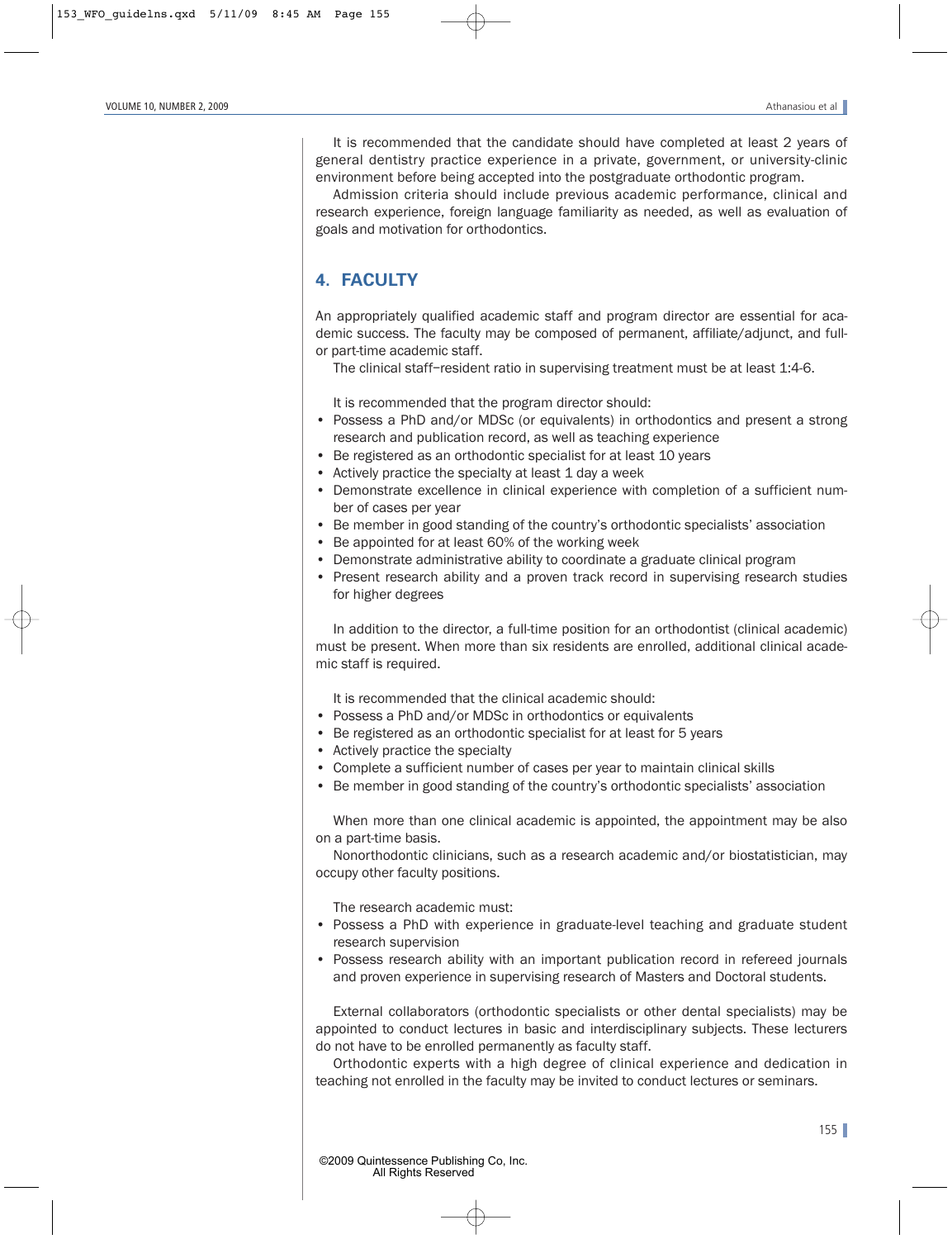# **5. CLINICAL CARE, STUDY, AND RESEARCH FACILITIES**

A specialist course in orthodontics needs to provide adequate clinical, building, administrative, information technology (IT), and research facilities.

# I. Clinic

Clinics should include waiting room, reception area, consultation/disabled/ special-care room, operatory (main clinic) rooms, oral hygiene room/cubicle/corner, sterilizing room/area, mixing area, and a photography area.

# II. Radiology area

Should be in the same department or building.

# III. Offices

Department's head and program director offices, lecturers' office(s), administrative staff office, residents' office/study area, and lecture/tutorial room.

# IV. Storage

Storage is required to store teaching, research, and clinical materials, as well as office stationery.

# V. Technical laboratory

Technical work can be performed in-house and/or in cooperation with external orthodontic laboratories. If technical work is performed exclusively in-house, a full-time dental laboratory technician for each six residents is required. Local conditions, appliances' characteristics, and available resources should be considered regarding the place in which the technical work will take place.

# VI. Research facilities/support

Clinical and laboratory facilities and support are required based on research interest and specialization fields of the institution.

See Appendix 1 for details on these areas.

# **6. REQUIRED CURRICULUM**

# I. Program curriculum

Residents must be enrolled full-time and are required to attend an adequate amount of faculty-supervised clinical sessions to establish proficiency in clinical orthodontics. Twenty-four (24) hours per week of supervised patient management is recommended. The trainee may spend more time in preparatory work in the form of individual studies, research, or other specific assignments. However, all clinical training and taught courses must fit within an 8-hour daily work schedule. Ten to 12 hours per week, 25% to 30% of the program, should be dedicated for research and administration (treatment planning, preparation of tutorials, assignments, and case presentations).

The number of new patients assigned to each resident should not be fewer than 30, and equal or more transferred patients will be assigned during the course of the study. Clinical responsibilities of the residents should also include supervision of retention patients and recall for observation of former patients with special clinical interest. A minimum of 2 hours per week should be devoted to case presentation and another 1 hour for review of the current literature in the form of a journal club. Treatment modalities and appliances should include removable and fixed appliances, growth modification and orthognathic surgery, guided eruption of impacted teeth, craniofacial anomalies, interdisciplinary management, and preventive and interceptive case management.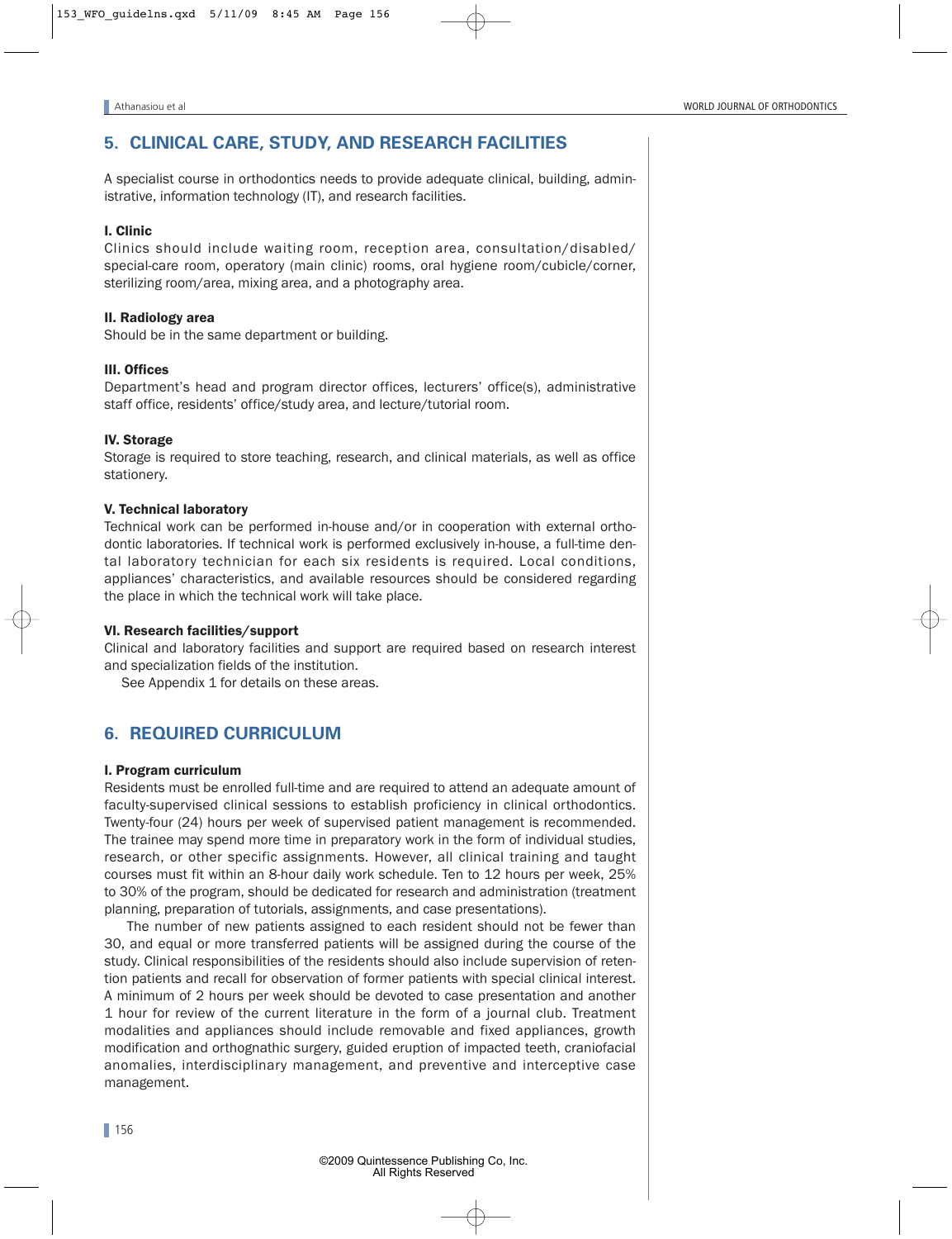Written and/or oral examinations must be conducted in all courses. In addition, programs may electively impose a final examination upon completion of the program. The latter is necessary, especially in countries where orthodontics is not an official dental specialty recognized by the local education, health, or other professional authorities, which usually organize independent assessments of competence.

As a requirement for successful completion of the program, residents must submit a thesis in the form of a typical Master's document, which reports original data derived from research activities in various fields, and/or prepare a paper in publishable format.

# II. Specific conditions

Orthodontic curriculum must be assessed independently. However, active interaction with adjunct dental disciplines, including restorative dentistry, oral and maxillofacial surgery, pediatric dentistry, and periodontology, is essential in providing a thorough perspective on treatment planning.

### III. Course work/topics to be covered

- A. Biomedical sciences with emphasis on biological and medical subjects
- Growth and development
- Anatomy of the head and neck
- Genetics
- Embryology of the head
- Cell and molecular biology
- Oral immunology and microbiology
- Oral physiology
- Biostatistics
- Research methodology
- B. Basic orthodontic subjects
- Development of the dentition
- Physiology of the stomatognathic system
- Orthodontics as it relates to growth
- Biomechanics
- Dental radiography
- Introductory orthodontic seminars/diagnosis and treatment planning
- Cephalometric radiography
- Orthodontic materials
- Occlusion and TMJ
- Iatrogenic effects from orthodontics
- C. Special orthodontic subjects
- Biomechanics and tooth movement
- Obstructive sleep apnea and orthodontics
- Interdisciplinary treatment (eg, prosthodontics-periodontics)
- TMD and orthodontics
- Orthognathic surgery joint clinics and seminars
- Face asymmetries
- Class I malocclusion
- Class II malocclusion
- Class III malocclusion
- Vertical problems
- Maxillary constriction
- Orthodontic diagnosis in 3 dimensions of space
- Orthodontic techniques
- Cleft lip and/or palate treatment
- Adult orthodontics
- Noncompliance treatment
- Temporary anchorage device (TAD)
- Practice management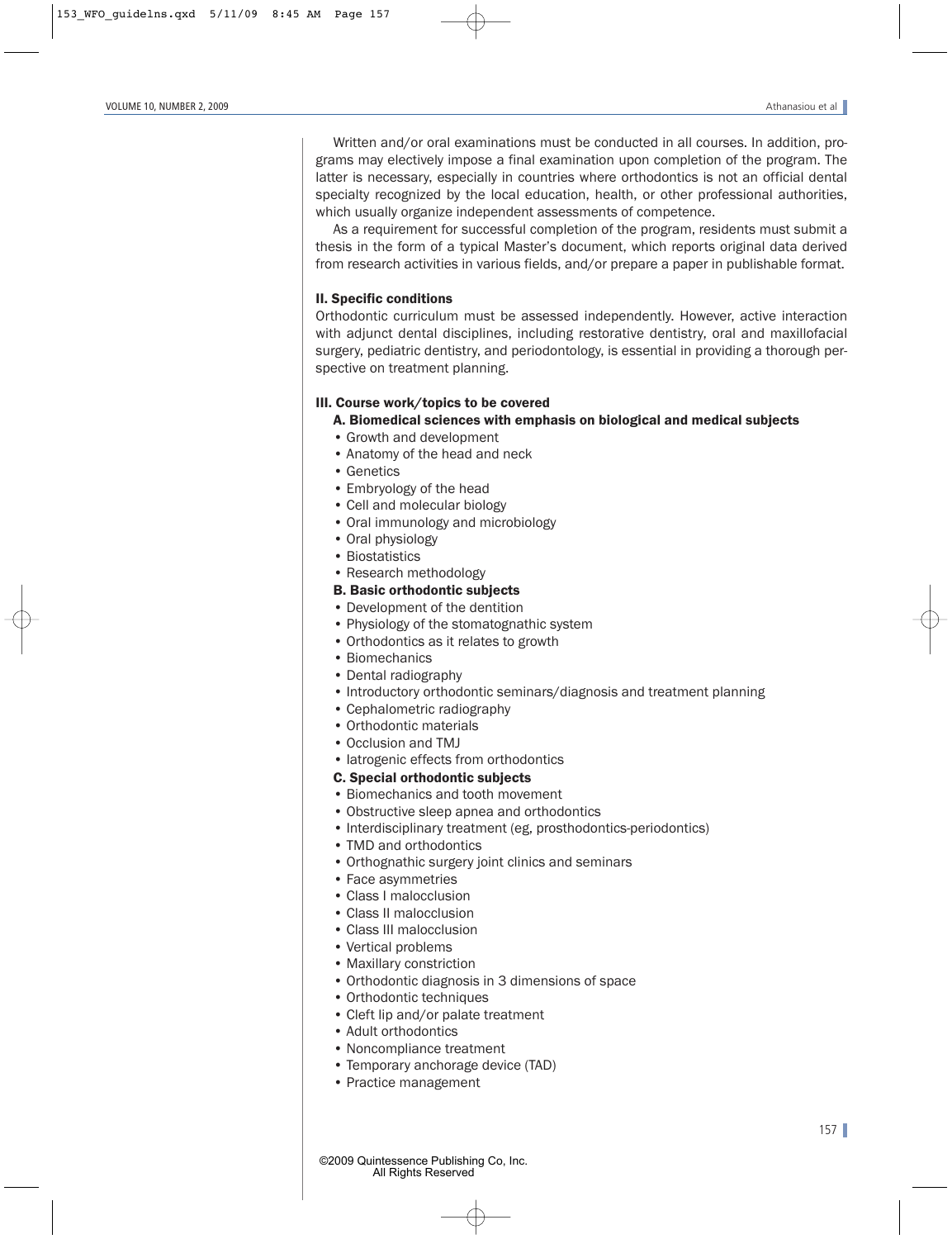# **7. SPONSORING INSTITUTION AND INSTITUTIONAL COMMITMENTS**

Advanced orthodontic specialty education programs must be sponsored by institutions (university/school/hospital), which are properly chartered and licensed to operate and offer instruction leading to degrees, diplomas, or certificates with recognized education validity. It is recommended that hospitals that sponsor advanced orthodontic specialty education programs should be university-affiliated. All educational institutions that sponsor advanced orthodontic specialty education programs must be accredited by an agency recognized by the national or regional governmental education and/or health authorities.

# I. Academic and quality assurance

# A. Compatibility of standards, eg, with subject benchmarking statements and meeting the requirements of the professional and statutory bodies

- The sponsoring institution must provide a committee structure to oversee the course taught in orthodontics to ensure that it delivers what it is supposed to and provides a high standard of teaching and learning compatible with the course provided at the university and other universities nationally and internationally.
- The sponsoring institution must facilitate visitations from other professional and statutory bodies nationally and internationally to ensure that course standards are being maintained and that resources (eg, staff, environment, and financial) are above the accepted minimum.

# B. The communication of those standards to staff and residents

- The sponsoring institution must provide documentation of structures that set out standards of teaching and learning consistent with national and international standards, ensuring that these are clearly stated and communicated to both staff and residents.
- C. An account of the school's quality-assurance arrangement applicable to the program, including school quality manual.
- The sponsoring institution must provide a protocol of how the orthodontic program is managed and integrated in the university/school/hospital quality manual.
- D. Monitoring and review arrangements in accordance with institutional requirements and opportunities to ensure continuous enhancement (accreditation)
- The sponsoring institution must provide a mechanism of review of the provision of the orthodontic course (every 3 to 6 months) and facilitate a period of self-assessment and external assessment (1 to 3 years).
- E. The involvement of residents in the quality-assurance process
- Residents should be formally invited to contribute to the review and development of the orthodontic program and quality-assurance initiatives.

# II. Regulations and program administration

# A. Program regulations

- The orthodontic regulations should be incorporated with university/school/hospital documentation and be consistent with national and international guidelines.
- B. Program management and reporting structures
- There should be a robust managerial structure that integrates fully with the university/school/hospital structure so that minutes of meetings are reported/referred to the appropriate university/school/hospital committees.
- C. The contribution of residents to the program-management process
- The residents should be encouraged to provide feedback and develop suggestions on all aspects of the course, resources, management, and sponsoring institution.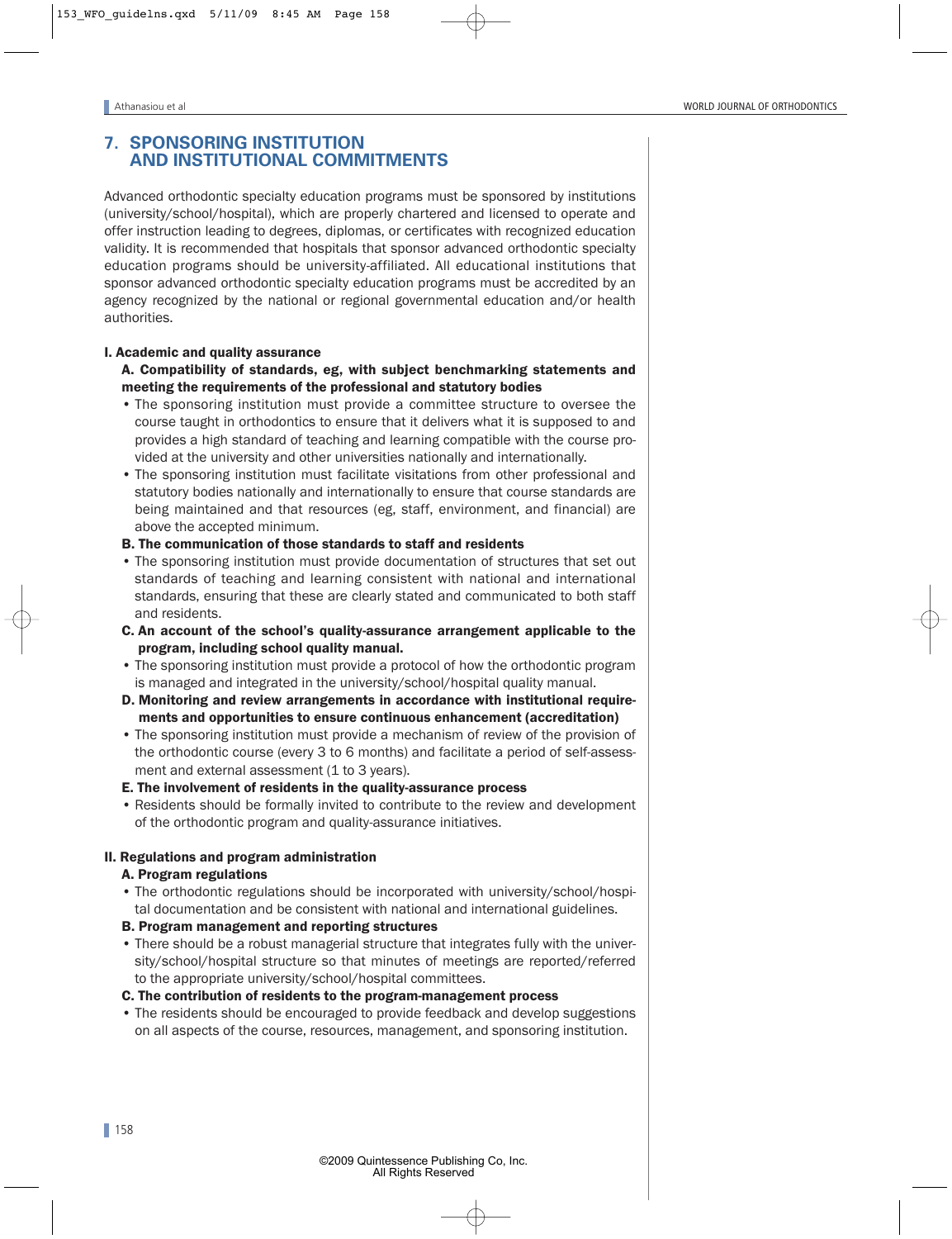### III. Support for residents

# A. Academic support for residents

- The university/school/hospital should provide the infrastructure to support teaching and learning with state-of-the-art facilities: clinical, laboratory, personal workspace, and information technology. There should be excellent library support with Internet access to relevant academic journals.
- B. Mechanisms to be employed for monitoring the academic progress of residents
- Monitoring should be undertaken on a frequent basis with regular formal documented meetings with the residents every 3 to 6 months.

# C. Pastoral support for residents

• The university/school/hospital should provide formalized systems for personal support for the resident. This support can be provided by members of the orthodontic staff, but it may be more appropriate if the support is provided by staff not associated with the orthodontic teaching (essential in cases where there is potential orthodontic staff/resident conflict). The university/school/hospital should provide occupational health and safety facilities to ensure total well-being throughout the education period.

### D. Personal tutor system

• Residents should be allocated personal tutors to mentor them throughout their training period. The tutors should follow the role of tutor guidelines set out by the institution.

### E. Personal development planning for residents

- A detailed personal-development plan (PDP) must be provided for each resident. It may be either paper- or electronically based. Financial support should be allocated to attend conferences and other continuing professional educational courses.
- F. Support for residents studying away from the institution, including placement settings
- The university/school/hospital should support travel expenses for work undertaken outside the host institutions. Facilities similar to the host institution should be available.
- G. Support for overseas residents
- Overseas residents often need extra support to ease the transition into the postgraduate course (eg, language and cultural), and the university/school/hospital should provide these supporting mechanisms.

# IV. Corporate governance (financial, physical, and human resources)

- A. Financial and resource plan for the orthodontic program
- The university/school/hospital should provide and support facilities for the orthodontic course, although the provision of the course should not cause a financial strain on university/school/hospital resources.

# B. Staff resources to support the program

- There should be sufficient administrative, clinical, and technical staff support to cover the postgraduate program.
- C. Resources to support learning and teaching, including library, IT, and other resident support mechanisms
- There should be adequate resources to support teaching and learning.

# D. Recruitment

• The university/school/hospital should provide support for the recruitment process for orthodontic postgraduates.

# E. Fulfilment of legal responsibilities

• The university/school/hospital should fulfill and ensure that national and international legal responsibilities are met.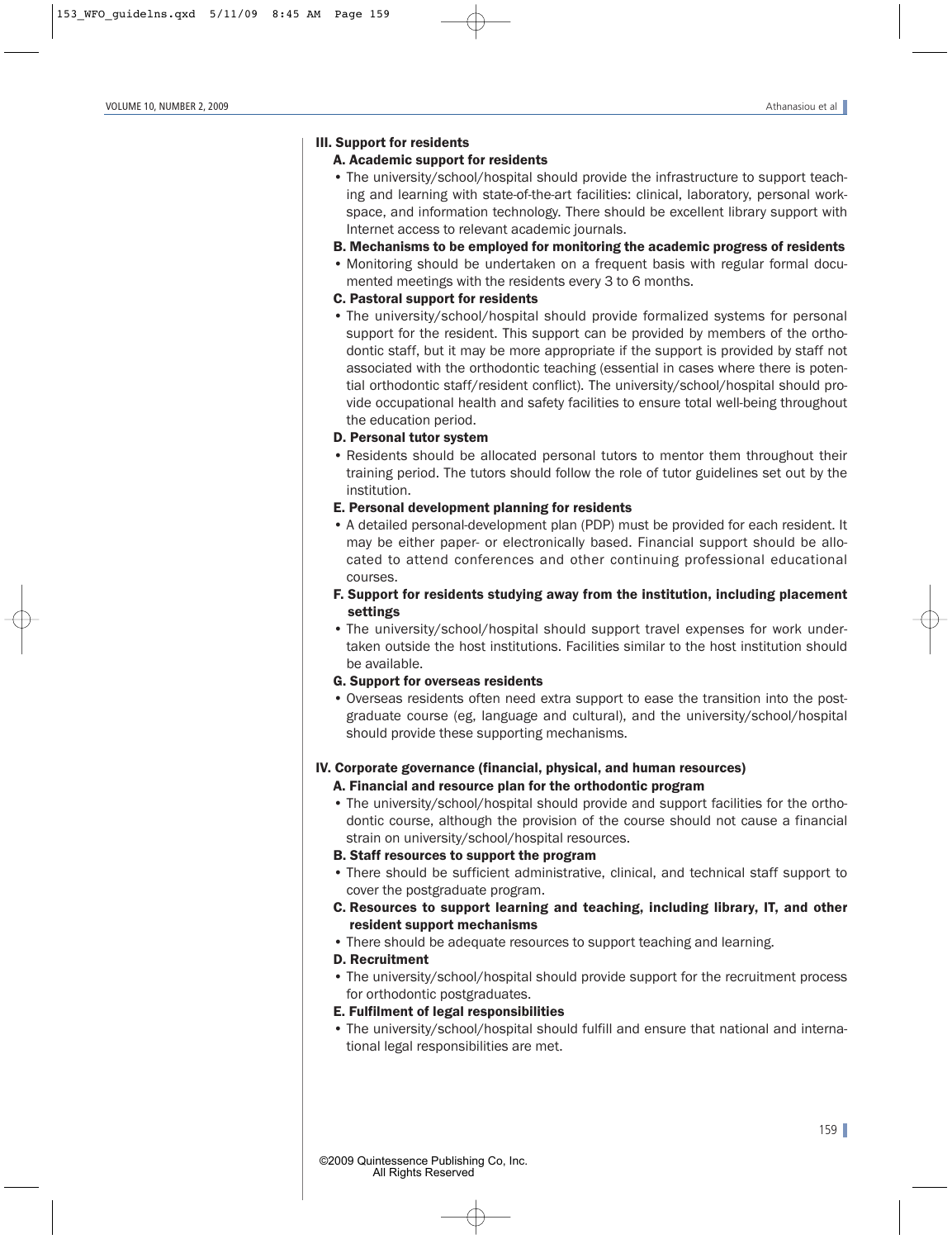

### F. Training of staff

• The university/school/hospital should provide the training of staff to keep them up-to-date with legal matters and international and national policies pertinent to the training of residents.

### G. Health and safety

• The university/school/hospital should comply with appropriate international and national law and policies. In addition, the orthodontic program must comply with local rules and regulations.

### V. Research governance

### A. Research ethics

• Any research undertaken in the university/school/hospital should follow and comply with international/national/regional rules and regulations on ethics.

# B. Research management

• The university/school/hospital should monitor and manage research and ensure that research follows stringent guidelines set out by the appropriate international and national bodies.

# **8. PROGRAM EVALUATION**

Each program is expected to maintain an ongoing assessment of its effectiveness based on the program's defined goals and objectives. The goals and objectives must minimally address the areas of didactic education (including biomedical and clinical sciences), patient-care experience, and research experience. The objectives should be measurable by one or more indicators.

The degree to which the program objectives are met should be assessed on a regular basis (at least annually), and deficiencies that are noted should lead directly to program changes designed to improve performance in this area. This will result in a continual process of program evaluation and improvement as diagrammed in Fig 1.

This program evaluation could be instituted on several levels.

| 160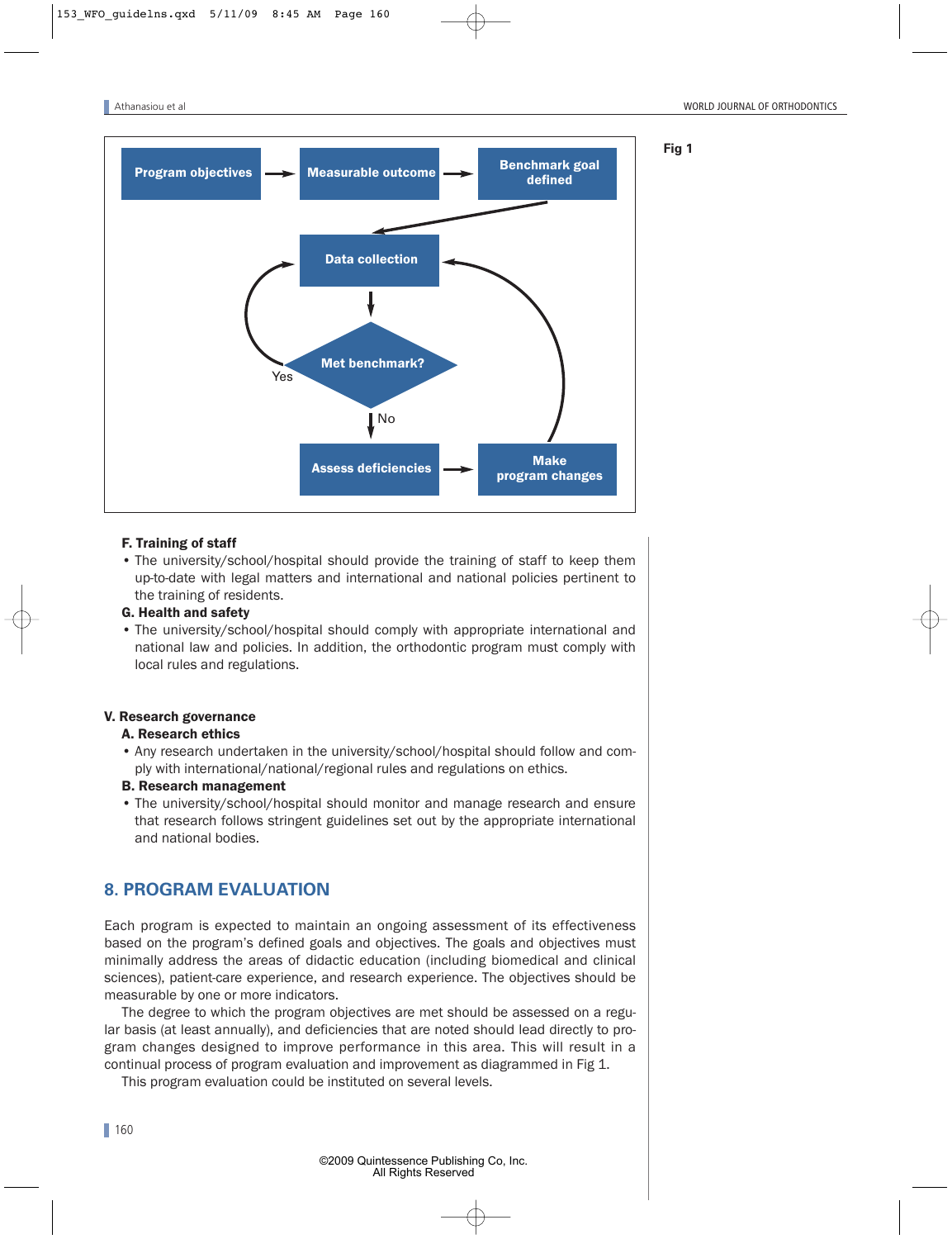Internal. All programs are expected to engage in this type of ongoing assessment with data collection and evaluation at least annually. Documentation of the process should minimally include evidence of data collected, evidence of discussion by faculty, recommendations for program changes (as indicated), and timetable for repeated data collection.

**Country or region.** In areas where formal accreditation exists, site visitors could review this program evaluation. Specific emphasis should be placed on identification of program weaknesses, institution of suggested changes, and follow-up data collection to evaluate the changes.

Worldwide/WFO. The program evaluation materials could be submitted on a periodic basis to a WFO review committee to demonstrate compliance with the program evaluation process. This could be of value especially in countries/regions that do not have accreditation processes in place.

The process relies heavily on program-specific goals and objectives. The goals and objectives must be complete and well-defined for the process to be effective.

# **9. RESIDENT EVALUATION**

By evaluating the program, it may be assumed that if the individual components (eg, program curriculum, facilities, and staff) are present in the right proportions, the product will be an efficient program that will produce competent graduates. However, existing international practices suggest that apart from curricula compliance examination of the graduate, there should be a direct approach to assess the competency of the treatment provider, regardless of the reputation and overall standing of the program from which he/she has received advanced education. This method secures a minimum standard in the provision of orthodontic services by directly examining the qualification of the graduate. In addition, taken in large scale, a resident's evaluation may serve as an indirect means of revealing the effectiveness of specific advanced orthodontic program curricula.

Evaluation of residents should take place on a regular and prescheduled basis throughout the program, as well as on completion. The residents, teachers, and internal and external examiners should undertake this evaluation. The program should enable continuous assessment of residents' performance, thus recognizing individuals' strengths and identifying areas of improvement through personal-development plans.

There should be a process of appraisal for all residents, consisting of an informal discussion between residents and their academic staff at least in every semester, during which they are encouraged to reflect on their progress and set goals for the remainder of the course. The residents are encouraged to review their progress in achieving these goals. The appraisal process provides an opportunity to identify potential problems early and provide appropriate support and guidance. With sufficient staff support, the problems may be discussed and resolved expeditiously.

Evaluation of residents may take place at the end of each semester, year, or specific module.

# Examinations/evaluations

# During the program

After completing a subject/module/course, and depending on the subject/module/ course, this assessment should include theoretical examination (eg, written essay or multiple-choice test), practical evaluation of residents' capabilities (eg, wire bending, typodont exercises), or assignment of independent review paper writing or presentation. Other informal assessments for resident feedback will be based on direct observation of clinical performance, as well as on performance at problem-based seminars.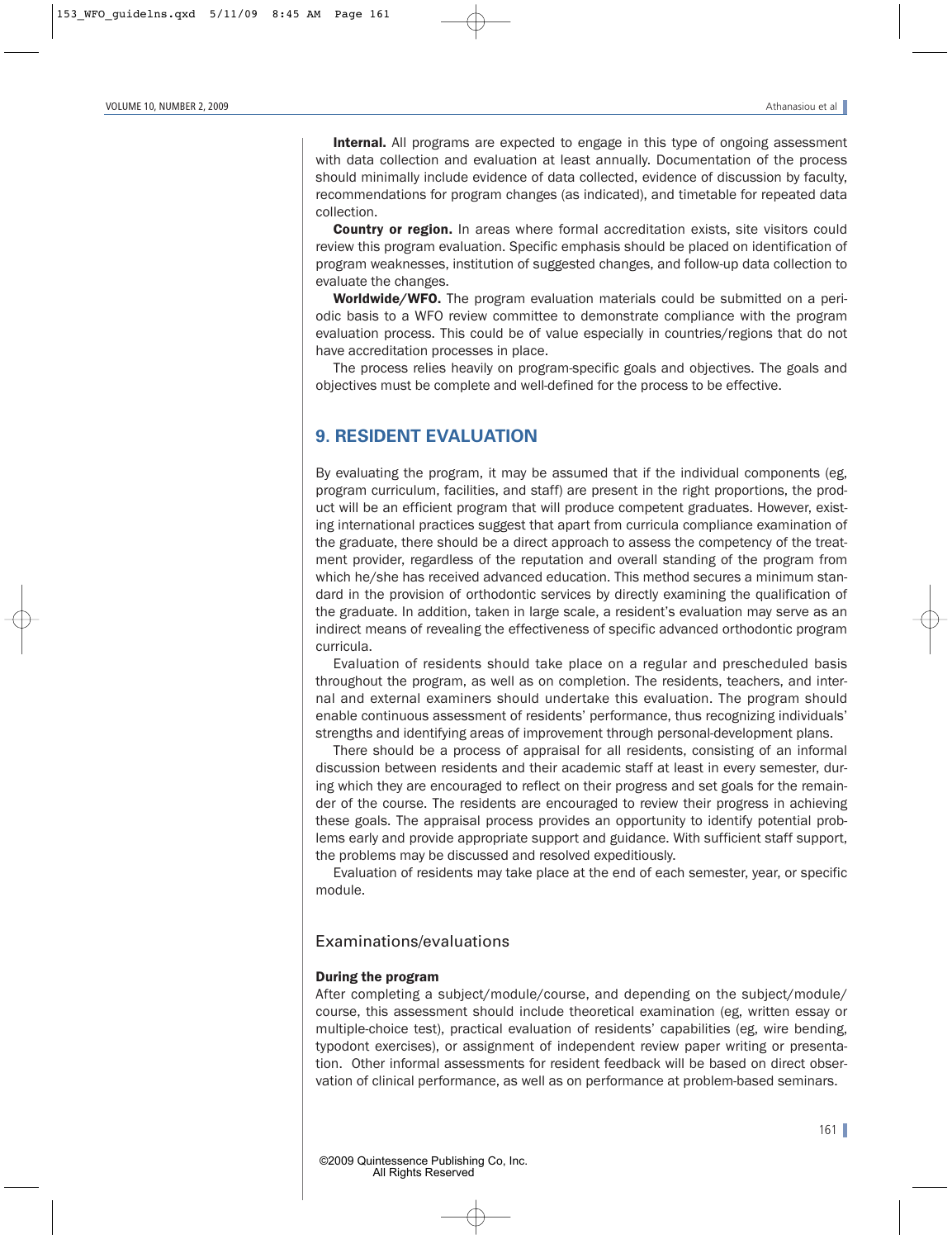# Final examination

After completing the program, residents should participate in the final examination(s), which will involve assessment of their overall knowledge regarding orthodontics and related clinical disciplines.

If external examiners are used in the final examination (recommended) a viva-voce examination with an internal and an external examiner using set questions may be utilized.

Final examination(s) should include an initial examination, diagnosis, and treatmentplanning exercise on a set of patient records that are not known to the residents. The examiner(s) will have previously examined the record(s) and agreed on questions and solutions. The residents will examine these records for a specific period (eg, 45 to 60 minutes) and then be examined by the examiners on their diagnosis and treatment plan.

If a National Orthodontic Board exists in the country, it is recommended that this Board should be involved in the final examination; if the resident passes the exam, he/she should receive the Board´s certification and become eligible for re-certification every certain number of years in order to maintain a high standard of care.

Should unsatisfactory outcomes characterize the performance of a resident, a resit evaluation should be held within a reasonable time period. In case of another failure, repetition of the subject/module/course at the next academic semester or year should be considered. In cases of serious and repeated unsatisfactory performance by the resident, the situation should be discussed within the faculty and the resident may be advised that his/her registration be suspended or terminated.

# Practical requirements

Residents are expected to attend all scheduled sessions punctually. Attendance and active participation by the residents in all seminars organized by the postgraduate program is mandatory.

To acquire sufficient knowledge and capabilities regarding orthodontic laboratory work, each resident should fabricate a specific number of study models, diagnostic setups, retainers, and removable and functional appliances assigned by the program.

Each resident should be ready to present a minimum number of finished and fully documented cases (5 to 10 cases) that were treated entirely by the resident during the course of the program. Documentation should be made according to the guidelines of the country governing authority (eg, American Board of Orthodontics).

# Dissertation or Master's thesis

Each resident should undertake a research project for which its methodology, as well as the results, should be presented in the form of a dissertation. The resident should produce a bound dissertation of 20,000 to 50,000 words by the required submission date and be able to discuss and defend the research in an oral examination. Residents are expected to publicize the findings of their research in a variety of ways, including *(a)* presentation at research seminars, *(b)* presentation at national/international meetings, and *(c)* publication in a refereed journal.

Subject to achieving a satisfactory performance in all elements of the program, he/she will be awarded with the degree.

With regard to the level of educational award and assessments (eg, MSc, professional doctorate, PhD—merit and distinction), local rules in universities/ institutions/countries should apply.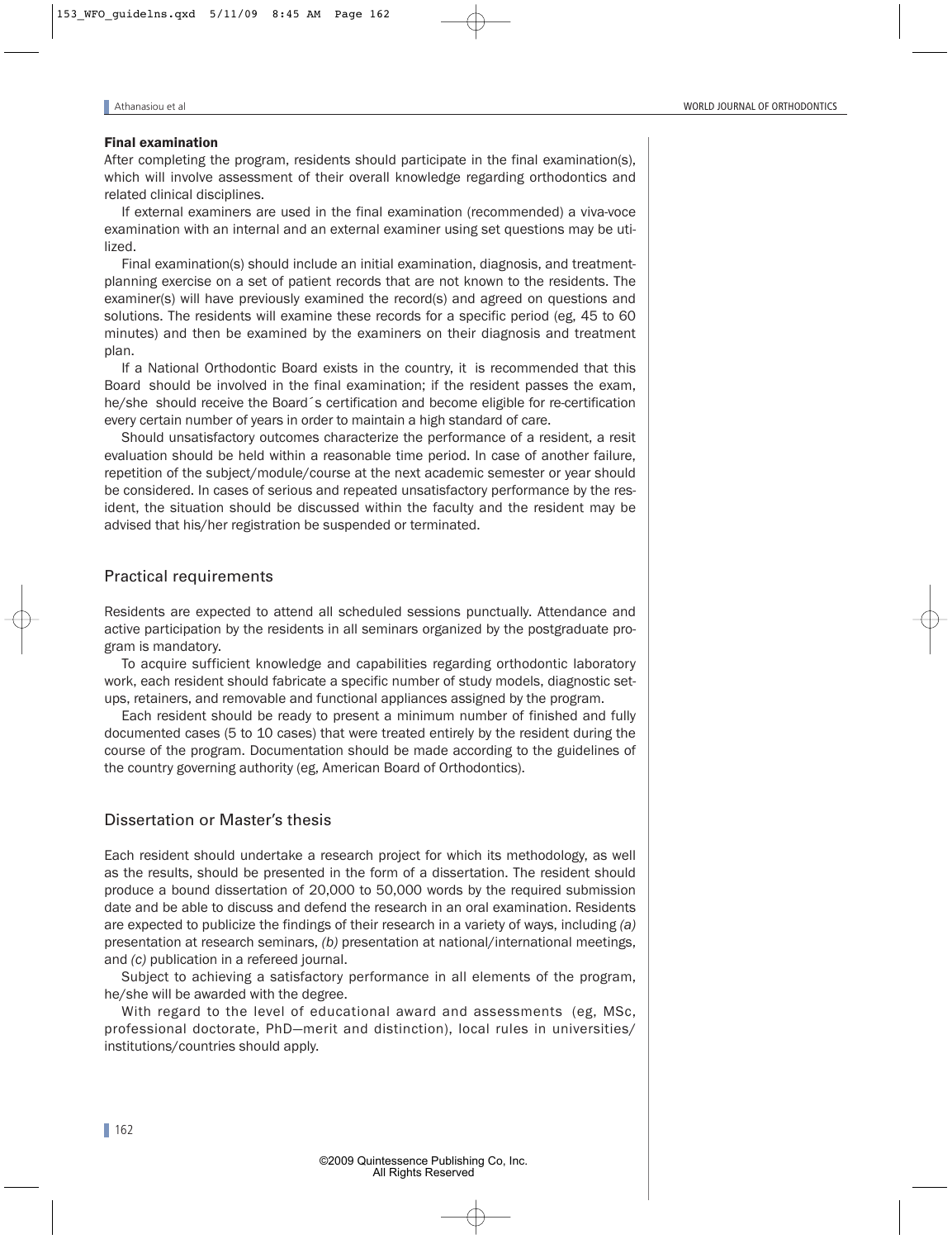# **10. OUTCOME ASSESSMENT**

Orthodontics, like any medical discipline, is a dynamic field. Orthodontic specialists and scientists working in this field are committed to improving treatment results and stability, and minimizing the side effects. The motivation and initiative for these advancements have to come within the field, as well as through interaction with other dental and medical disciplines. This implies that postgraduate orthodontic education providers and graduate orthodontic specialists should be committed to the continuing process of expanding orthodontic knowledge. This commitment may be facilitated by WFO-sponsored actions, activities, and programs that aim to expand academic staff knowledge (eg, education exchange programs), acknowledge students and academic staff research (ie, awards), and recognize continuously updated educators (eg, certification).

# Appendix 1: Clinical Care, Study, and Research Facilities

#### CLINIC

Clinics should consist of a waiting room, reception area, consultation/disabled/special care room, operatory (main clinic) rooms, oral hygiene room/cubicle/corner, sterilizing room/area, mixing area, and a photography area. The details are highlighted below.

#### Waiting room

Space High capacity (chairs and tables, etc) Relative comfort Toilets/accommodations for disabled\*

#### Reception area

Visible/first contact\* Provide record access Administrative tasks\* Scheduling\* Clinical coordination Center for deliveries\* Media center (screens in reception and waiting room) IT equipment

#### Consultation room(s)

Dental chair\* Parent/patient discussion desk with light box incorporated Multimedia facilities Interactive and educative software Display cabinet Access for disabled\*

#### **Operatory**

Dental chairs\* (at least one chair per two residents) in a cubicle, clinical room, or open set-up Utility/storage\* Working drawers Hygienic flooring\* Sharp disposal\* Bins\* Compressed air\*

#### Oral hygiene area

Sink\* Mirror\* Storage Bin\* Display cabinet Hygienic flooring\*

#### Sterilizing area

Clean/dirty area\* Bins\* Sharp disposal\* Sink/tap\* Ultrasonic bath\* Cold sterilizer\* Packing area\* Sterilizer\* Dying area\* Clean instruments storage\* Consumables storage Hygienic flooring\* Lighting\* IT equipment

#### Mixing area

Alginate mixer PVS mixer Tray storage\* Consumables Sink/tap\* Bins\* Hygienic flooring\*

#### Photography area

Image background\* Controlled lighting Mirrors and accessories\* 2D or 3D digital photography unit (fixed or removable)\* IT equipment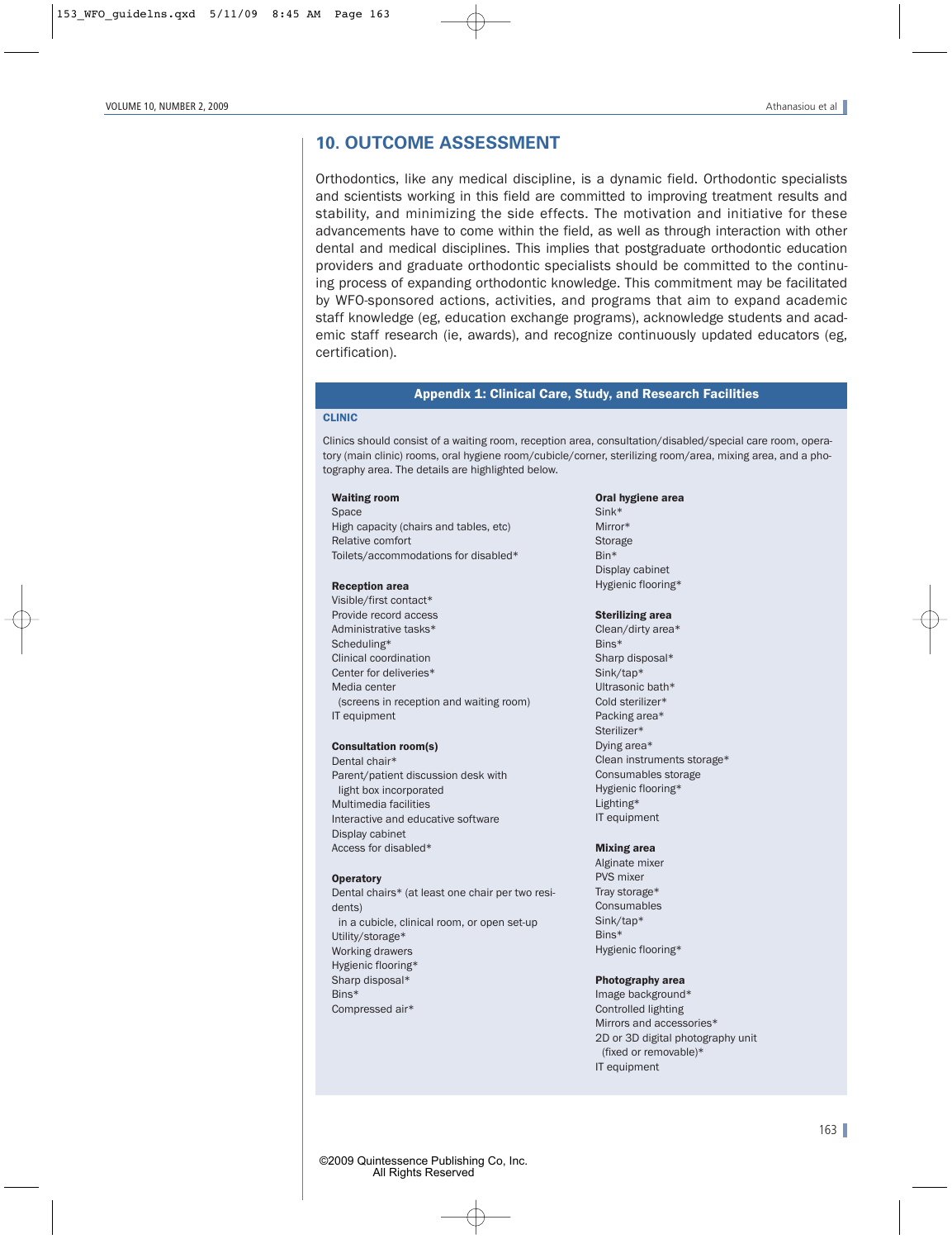# Appendix 1: Clinical Care, Study, and Research Facilities (continued)

### RADIOLOGY AREA

In the same department or building: orthopantomograph, cephalometric, and/or 3D diagnostic radiographic imaging machines\*; chair; IT equipment; storage/accessories.

#### Safety features

Lead linings\* Blinds\* Glasses\* Warning labels/lights\*

#### **OFFICES**

Head of department's office\*, lecturers' office (can be open set-up)\*, administrative staff office (can be open set-up)\*, residents' study office (can be open set-up)\*

#### Lecture/tutorial room\*

Meeting-sized table/seating \* Multimedia/IT equipment \*

#### Computer/server room

Workstations\* Server and IT hardware\* Peripherals (printers, scanners)\* Back-up disks/drives\* Communications: network stations\*

### **STORAGE**

Consumables\* and study models

#### TECHNICAL LABORATORY

Plaster-mixing equipment\* Plaster storage\* Sinks with plaster trap\* Working benches with necessary technical accessories\* Model trimmers\* Bench tops\* Laboratory jobs in/out storage\* Steam source\* Wax removal\*

#### Storage

IT equipment Job booking and follow-up software Lighting assorted with magnifying glass Hygienic and nonslip flooring\* Administrative desk

#### RESEARCH FACILITIES/SUPPORT

#### Clinic\*

| <b>Laboratory with equipment</b> |
|----------------------------------|
| Orthodontic                      |
| IT                               |
| <b>Biomaterials</b>              |
| Histology                        |
| Molecular                        |
| Microscopy                       |
| Animal facilities                |
|                                  |

#### **Software**

Practice management Image analysis (radiographic and photographic) Internet\* Email\* Word processor\* Database management (Microsoft Excel, SRL, SPSS)\* Remote access Security\* Financial Patient database

Sand blaster Fume cupboard\* Curing light box Vacuum curing (for thermoplastic materials)\* Dust extraction\* Laboratory materials\* Compressed air lines\* Bins\* Welding equipment (laser and gas) 3D laser scanner for 3D digital models

Support University\* Government/hospital Professional Private/corporate Experienced manpower Administrative

Items marked with an asterisk (\*) constitute minimum requirements.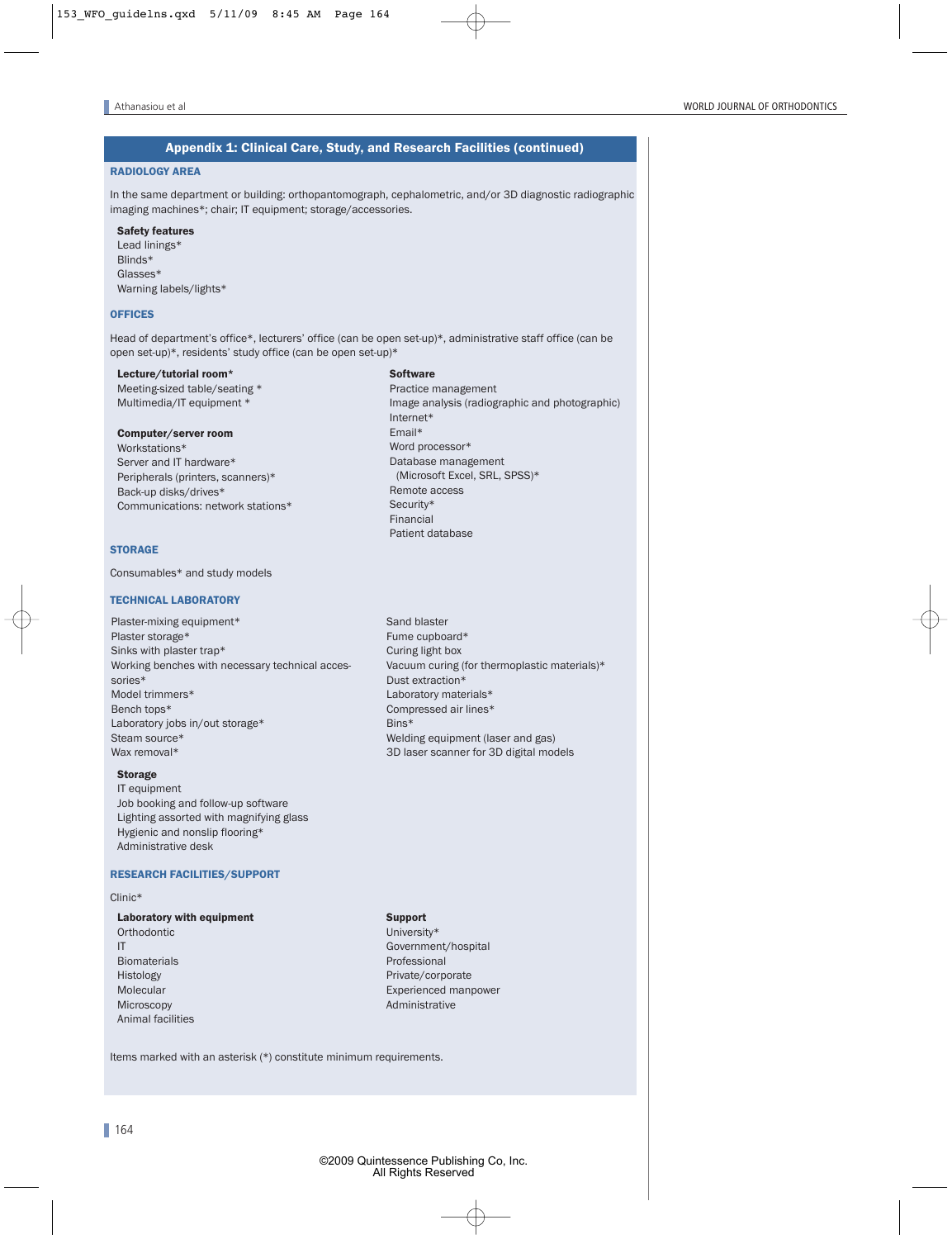# Appendix 2: Educational Topics

### BASIC MEDICAL SUBJECTS

#### Growth and development

Somatic growth and variations Growth adolescent acceleration Development of the craniofacial complex Genetic/environmental factors and growth Determination of skeletal and biological age Stages of sexual development

### Anatomy of the head and neck

Craniofacial structures Skeletal deformities Craniofacial malformations

#### Genetics

The genetic basis of diseases Genetic diseases - syndromes Cancer genetics Gene therapy and bioethics Development of malformations Genetic and epigenetic control of growth

#### Embryology of the head

Development of jaws, teeth, and face Teratogenesis and syndromes Development of clefts

#### BASIC ORTHODONTIC SUBJECTS

#### Development of the dentition

Development of normal occlusion Tooth eruption Development of abnormal occlusion Local and genetic factors Deviation from normality Agenesis and supernumerary teeth

### Physiology of the stomatognatic system

Constituent muscles, bone, and cartilage Abnormal function TMJ physiology and function in health and disease Diagnostic procedures Therapeutic protocols

#### Orthodontics as it relates to growth

Types of growth in bone, condyle, and sutures Adaptation of tissues to stimuli Mechanical stimulation Dentofacial orthopedics

# **Biomechanics**

Equilibrium of bodies Mechanics of solids Viscoelasticity

# Oral and maxillofacial radiography

Periapical radiographs [intra- and extraoral technique] Variables affecting the quality of radiographs

#### Cell and molecular biology

Cell metabolism Tooth movement and reaction to force Biochemical pathways of force transduction to cell Biological mechanisms of root resorption Biological events accompanying force application to cartilage, bone and periodontal ligament

Oral immunology and microbiology

Oral immunology Saliva and the formation of acquired pellicle Oral microbiology Biofilms

#### Oral physiology

Physiology of speech, swallowing and gestation Physiology of TMJ Physiology of breathing and swallowing Normal and abnormal breathing and obstructive sleep apnea

#### General and oral pathology

Systemic diseases (growth and sex hormone imbalances, hepatitis, HIV, leukemia osteoporosis, and endocarditis) Oral manifestations of diseases (radiation, cysts, herpes, and aphtha)

Anatomical landmarks in intra- and extraoral radiographs Caries diagnosis through radiographs Periodontal diagnosis and radiographs Oral and maxillofacial applications Orthodontic applications Digital imaging Cone beam computed tomography Radiation safety

#### Introductory orthodontic seminars/diagnosis and treatment-planning

Medical/dental history Records Extra- and intraoral examination Diagnostic sequelae Photographic assessment Model analysis (crowding/space assessment, Bolton analysis, set-up)

#### Cephalometric radiography

Lateral Posterior - anterior Landmark identification Measurements Noninvasive techniques Analyses (Steiner, Wits, Downs, Hasund, Coben, Bjork, Sassouni, Tweed, Ricketts, McNamara, and Pancherz) Superimpositions (overall, regional) 3D imaging

#### **Biostatistics**

Regression and correlation Parametric and nonparametric analyses Analysis of variance Meta analysis Applications in orthodontics Biostatistic-epidemiologic surveys Clinical research in orthodontics

#### Research methodology

Ethics and integrity in research Design of a study Submission of a protocol Statistical analysis of findings

#### Orthodontic materials

Alloys Polymers **Ceramics** Bonding to enamel Bonding to restorative materials Enamel side effects

#### Occlusion and temporomandibular disorders (TMD)

Anatomy and function General TMJ concepts Normal occlusion and function Differential diagnosis of TMD TMD in children, adolescents and adults Management philosophies

#### Iatrogenic effects from orthodontics

Classification of undesirable tissue, organ, and system effects Enamel effects during bonding; debonding and treatment with fixed appliances Root resorption Damage to tooth-supporting tissues Risk-management principles